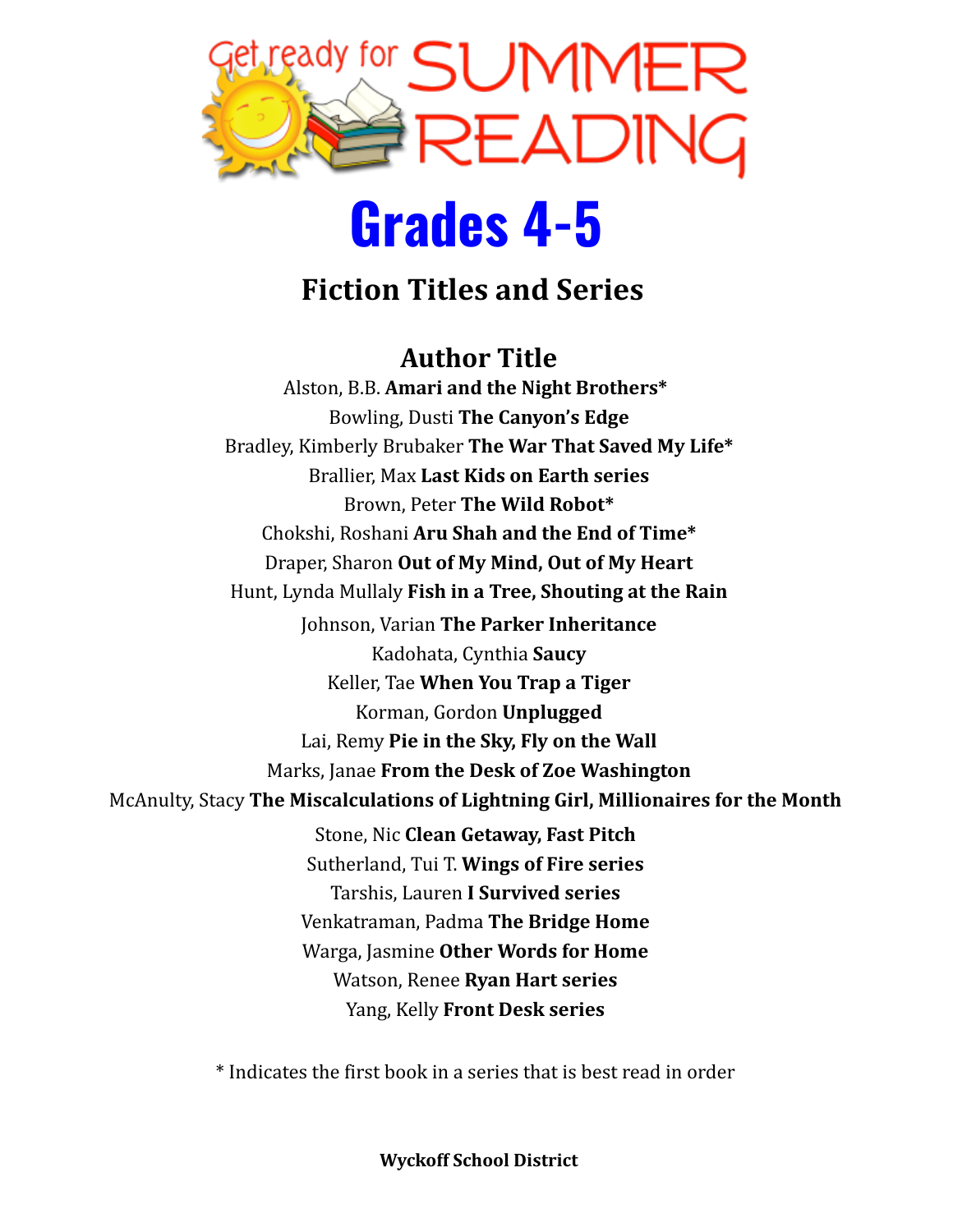## **Grades 4-5**

#### **Favorite Fiction Authors**

**Applegate, Katherine Colfer, Chris Creech, Sharon DiCamillo, Kate Draper, Sharon Gibbs, Stuart Grabenstein, Chris Graff, Lisa Gratz, Alan Kelly, Erin Entrada Korman, Gordon Lin, Grace Lord, Cynthia Lupica, Mike Patterson, James Ponti, James Weeks, Sarah Woodson, Jacqueline**

### **Graphic Novels Author Title**

Hale, Nathan **Nathan Hale's Hazardous Tales series** Hatke, Ben **Mighty Jack series** Johnson, Varian **Twins** Mannaert, Wauter **Chef Yasmina and the Potato Panic** Miller, Kayla **Click series** Santat, Dan **Aquanaut** Sell, Chad **The Cardboard Kingdom** Tarshis, Lauren **I Survived Graphic Novel series** Wang, Jen **Stargazing**

**Wyckoff School District**